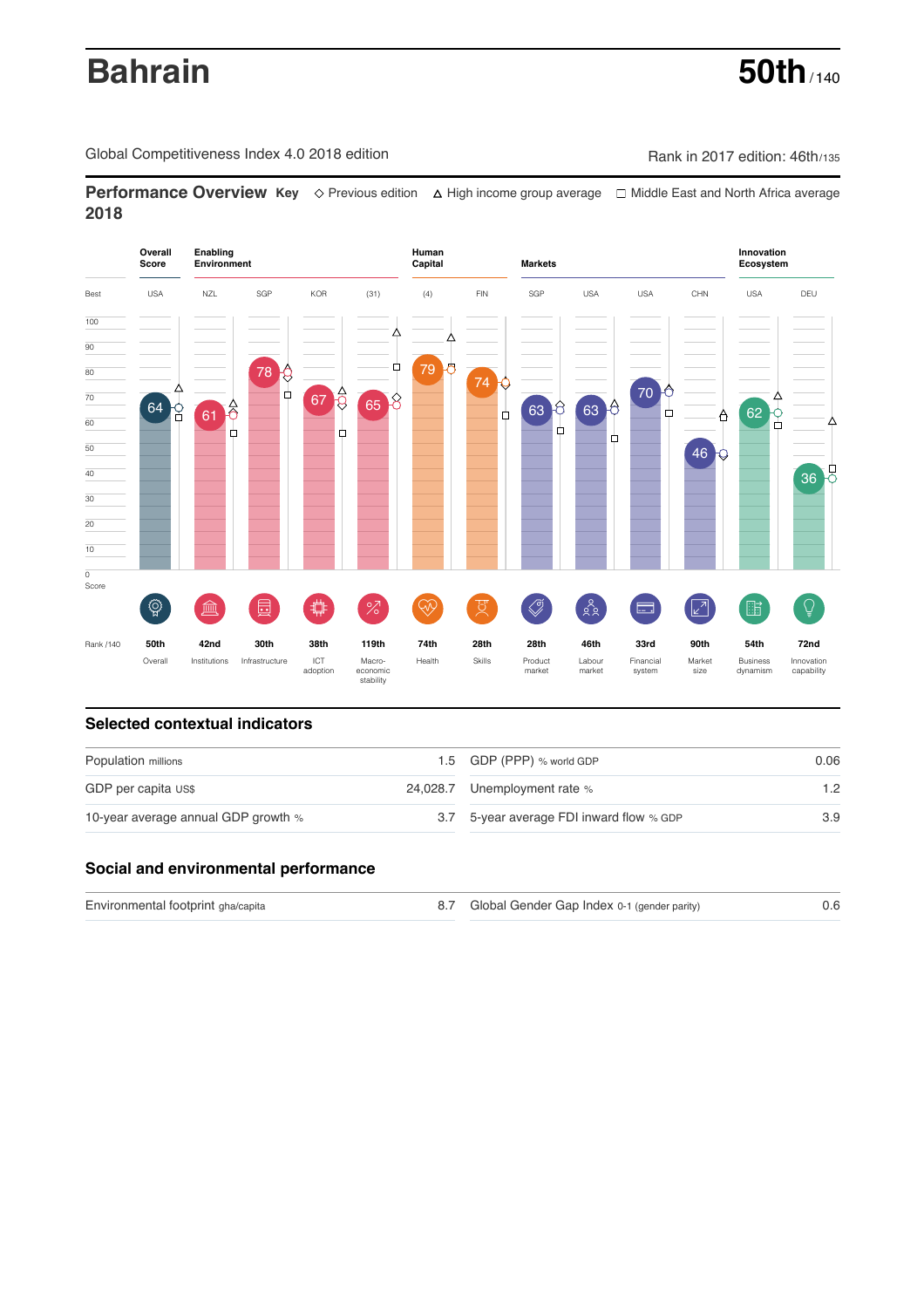### **Bahrain 50th**/140

| <b>Index Component</b>                                                   | Value                        | Score *           | Rank/140     | <b>Best Performer</b>       |
|--------------------------------------------------------------------------|------------------------------|-------------------|--------------|-----------------------------|
| 寙<br>Pillar 1: Institutions 0-100 (best)                                 |                              | 60.9 $\sqrt{ }$   | 42           | <b>New Zealand</b>          |
| 1.01 Organized crime 1-7 (best)                                          | 5.8                          | $80.3 =$          | 15           | Finland                     |
| 1.02 Homicide rate /100,000 pop.                                         | 0.5                          | $99.9 =$          | 11           | Multiple (9)                |
| 1.03 Terrorism incidence 0 (very high) -100 (no incidence)               | 98.1                         | 98.1 ↓            | 103          | Multiple (24)               |
| 1.04 Reliability of police services 1-7 (best)                           | 5.7                          | $77.6 =$          | 26           | Finland                     |
| 1.05 Social capital 0-100 (high)                                         | 52.0                         | 52.0 $\sqrt{ }$   | 57           | Australia                   |
| 1.06 Budget transparency 0-100 (best)                                    | 53.8                         | $53.8 =$          | 67           | Multiple (2)                |
| 1.07 Judicial independence 1-7 (best)                                    | 5.1                          | $68.2 =$          | 31           | Finland                     |
| 1.08 Efficiency of legal framework in challenging regulations 1-7 (best) | 4.7                          | $61.7 =$          | 14           | Finland                     |
| 1.09 Freedom of the press 0-100 (worst)                                  | 60.9                         | 39.2 $\sqrt{ }$   | 135          | Norway                      |
| 1.10 Burden of government regulation 1-7 (best)                          | 4.7                          | $60.8 =$          | 9            | Singapore                   |
| 1.11 Efficiency of legal framework in settling disputes 1-7 (best)       | 4.8                          | $63.0 =$          | 23           | Singapore                   |
| 1.12 E-Participation Index 0-1 (best)                                    | 0.80                         | 79.8 ↑            | 52           | Multiple (3)                |
| 1.13 Future orientation of government 1-7 (best)                         | 5.3                          | $72.0 =$          | 6            | Singapore                   |
| 1.14 Incidence of corruption 0-100 (best)                                | 36.0                         | 36.0 $\sqrt{ }$   | 87           | New Zealand                 |
| 1.15 Property rights 1-7 (best)                                          | 5.5                          | $74.4 =$          | 27           | Finland                     |
| 1.16 Intellectual property protection 1-7 (best)                         | 5.0                          | $67.3 =$          | 30           | Finland                     |
| 1.17 Quality of land administration 0-30 (best)                          | 17.5                         | $58.3 =$          | 56           | Singapore                   |
| 1.18 Strength of auditing and reporting standards 1-7 (best)             | 5.4                          | $73.9 =$          | 29           | Finland                     |
| 1.19 Conflict of interest regulation 0-10 (best)                         | 5.3                          | $53.0 =$          | 84           | Multiple (2)                |
| 1.20 Shareholder governance 0-10 (best)                                  | 4.7                          | $47.0 =$          | 90           | Kazakhstan                  |
| 圓<br>Pillar 2: Infrastructure 0-100 (best)                               |                              | 78.0 ↑            | 30           | Singapore                   |
| 2.01 Road connectivity index 0-100 (best)                                | n/a                          | n/a               | n/a          | <b>United States</b>        |
| 2.02 Quality of roads 1-7 (best)                                         | 5.1                          | $69.1 =$          | 27           | Singapore                   |
| 2.03 Railroad density km of roads/square km                              | n/a                          | n/a               | n/a          | Multiple (20)               |
| 2.04 Efficiency of train services 1-7 (best)                             | 2.7                          | $28.8 =$          | 88           | Switzerland                 |
| 2.05 Airport connectivity score                                          | 54,997.0                     | 53.3 $\sqrt{ }$   | 60           | Multiple (8)                |
| 2.06 Efficiency of air transport services 1-7 (best)                     | 5.3                          | $70.9 =$          | 36           | Singapore                   |
| 2.07 Liner Shipping Connectivity Index 0-157.1 (best)                    | 41.0                         | 41.0 ↑            | 40           | Multiple (4)                |
| 2.08 Efficiency of seaport services 1-7 (best)                           | 4.8                          | $64.0 =$          | 30           | Singapore                   |
| 2.09 Electrification rate % pop.                                         | 99.9                         | 99.9 $\sqrt{ }$   | 69           | Multiple (66)               |
| 2.10 Electric power transmission and distribution losses % output        | 2.4                          | $100.0 =$         | 4            | Multiple (9)                |
| 2.11 Exposure to unsafe drinking water % pop.                            | 10.9                         | 90.9 $\uparrow$   | 70           | Multiple (23)               |
| 2.12 Reliability of water supply 1-7 (best)                              | 6.3                          | $87.9 =$          | 24           | Switzerland                 |
| Pillar 3: ICT adoption 0-100 (best)                                      |                              | 66.7 ↑            | 38           | Korea, Rep.                 |
| 3.01 Mobile-cellular telephone subscriptions /100 pop.                   | 158.4                        | $100.0 =$         | 10           | Multiple (68)               |
| 3.02 Mobile-broadband subscriptions /100 pop.                            | 147.3                        | n/a               | 5            | <b>United Arab Emirates</b> |
| 3.03 Fixed-broadband Internet subscriptions /100 pop.                    | 14.3                         | 28.6 ↓            | 60           | Switzerland                 |
| 3.04 Fibre Internet subscriptions /100 pop.                              | 0.9                          | n/a               | 62           | Korea, Rep.                 |
| 3.05 Internet users % pop.                                               | 98.0                         | 98.0 个            | 3            | Iceland                     |
| ℅<br>Pillar 4: Macroeconomic stability 0-100 (best)                      | $\qquad \qquad \blacksquare$ | 65.3 $\downarrow$ | 119          | Multiple (31)               |
| 4.01 Inflation annual % change                                           | 2.1                          | $100.0 =$         | $\mathbf{1}$ | Multiple (74)               |
| 4.02 Debt dynamics 0-100 (best)                                          | 30.6                         | $30.6 +$          | 136          | Multiple (36)               |
| Qÿ<br>Pillar 5: Health 0-100 (best)                                      |                              | 79.2 ↑            | 74           | Multiple (4)                |
| 5.01 Healthy life expectancy years                                       | 65.4                         | 79.2 ↑            | 73           | Multiple (4)                |
| 섯<br>Pillar 6: Skills 0-100 (best)                                       |                              | 73.6 ↑            | 28           | <b>Finland</b>              |
| 6.01 Mean years of schooling Years                                       | 10.0                         | $66.7 =$          | 59           | Finland                     |
| 6.02 Extent of staff training 1-7 (best)                                 | 4.7                          | $61.9 =$          | 28           | Switzerland                 |
| 6.03 Quality of vocational training 1-7 (best)                           | 4.7                          | $61.3 =$          | 30           | Switzerland                 |
| 6.04 Skillset of graduates 1-7 (best)                                    | 4.7                          | $61.9 =$          | 31           | Switzerland                 |
| 6.05 Digital skills among population 1-7 (best)                          | n/a                          | n/a               | n/a          | Sweden                      |
| 6.06 Ease of finding skilled employees 1-7 (best)                        | 4.7                          | $61.6 =$          | 33           | <b>United States</b>        |
| 6.07 School life expectancy Years                                        | 16.3                         | $90.8$ 1          | 26           | Multiple (9)                |
| 6.08 Critical thinking in teaching 1-7 (best)                            | 4.3                          | $55.4 =$          | 26           | <b>United States</b>        |
| 6.09 Pupil-to-teacher ratio in primary education Ratio                   | 12.1                         | 94.9 $\sqrt{ }$   | 26           | Multiple (6)                |